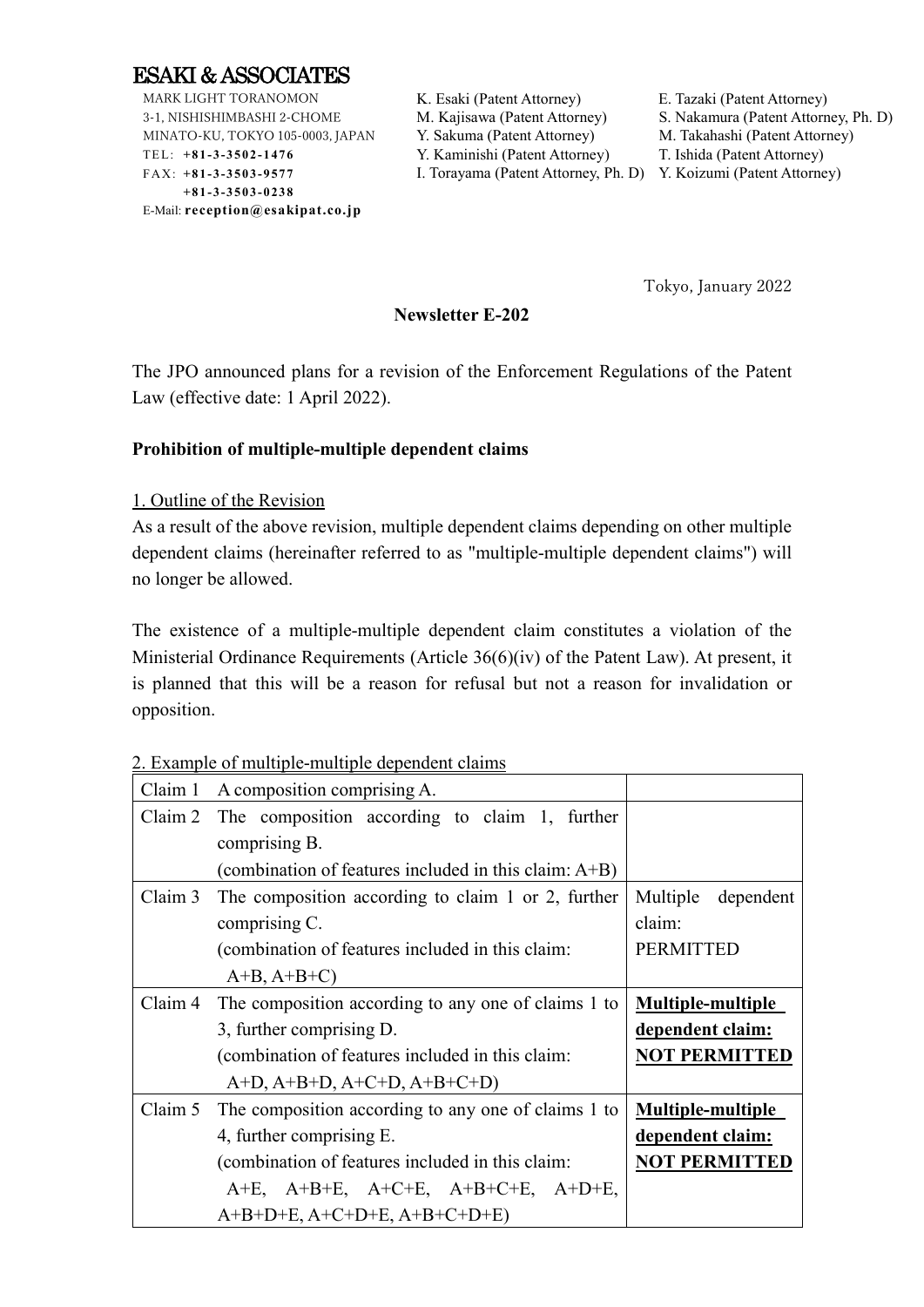# 3. Possible actions

At present, it is planned that, if multiple-multiple dependent claims are present, an Office Action will be issued due to the violation of the Ministerial Ordinance Requirements (Article  $36(6)(iv)$  of the Patent Law).

In such a case, in response to the Office Action, the applicant may amend the claim set in a manner that multiple-multiple dependent claims are no longer included, which will resolve the reason for refusal.

In addition, in order to avoid an Office Action as mentioned above, the applicant may amend the claim set accordingly by voluntary amendment before the commencement of examination, e.g. immediately after filing the application (or immediately after entry into the national phase in the case of a PCT application) or at the time of requesting examination.

With regard to the above amendment, for example, if claim 4 in the above table is amended to read "The composition according to claim 1, further comprising D.", then combinations "A+B+D", "A+C+D" and "A+B+C +D" will be removed from claim 4. If there are important combinations among these deleted combinations, it is recommended to add new sub-claims for these combinations at the time of the above-mentioned amendment, so that these combinations are not lost from the claim set.

## 4. Affected applications

The revisions apply to patent applications whose filing date (or international filing date in the case of PCT applications) is 1 April 2022 or later.

Thus, the existence of multiple-multiple dependent claims is allowed for patent applications filed before and including 31 March 2022.

The revision will also apply to utility models.

At present, no information is available as to whether or not, under the revised regulations, the existence of multiple-dependent or multiple-multiple dependent claims will also lead to increased official fees.

(Under the current regulations, whether a claim is phrased as an independent claim or as a single-, multiple-, or multiple-multiple dependent claim has no impact on any official fees.)

We will inform you when we have more concrete information with regard to the implementation of the revised regulations.